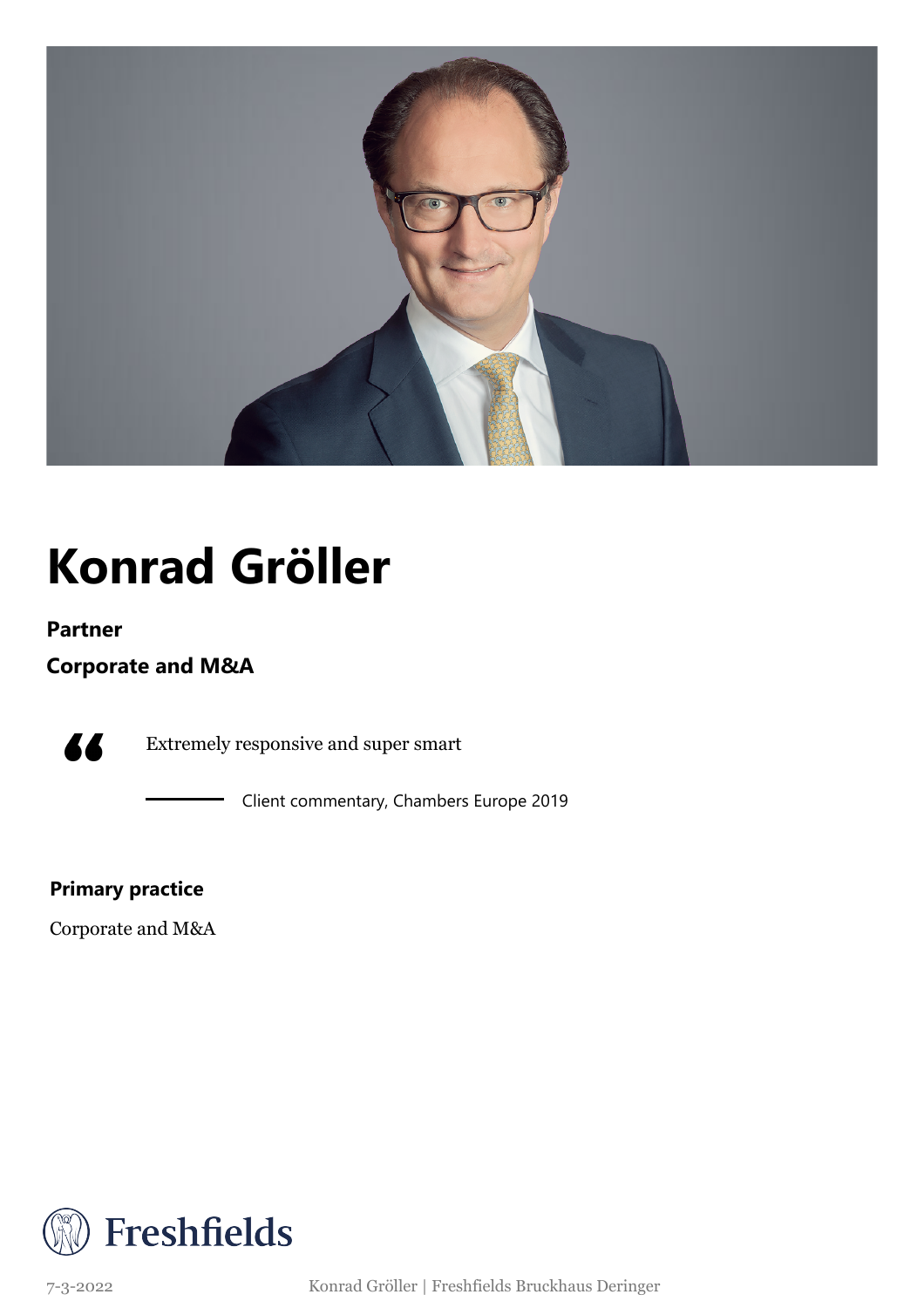# **About Konrad Gröller**

**Konrad is a partner in the global transactions team, specialising in private M&A and private equity transactions. He also serves as the Office Managing Partner of Freshfields in Austria.**

A commercially minded lawyer, Konrad also focuses on family owned business transactions and specialises in private M&A and private equity transactions, joint ventures and corporate law matters. Konrad is a business-focused lawyer who understands the commercial drivers in a transaction and translates them into effective legal documentation. He has practical business experience as a board member of a number of private foundations, corporations and supervisory boards, and is commercially responsible for transactions.

He takes solution-oriented approach to deals and works closely with clients to help them understand, tackle and solve a variety of risk scenarios. He anticipates issues at the early stages of a transaction, helping his clients to achieve their commercial aims as efficiently as possible.

Konrad speaks German and English.

### **Recent work**

- Advising Transgourmet, part of the Swiss Coop group, on the acquisition of C+C Pfeiffer, which marks the entry of Coop into the Austrian market.
- Advising Porsche Holding, the leading global car wholesale and retail company and member of Volkswagen group, on various M&A acquisitions, recently in Chile, Mauritius and Colombia, among other jurisdictions.
- Advising the Porsche family on the structuring of its shareholdings in Porsche and Volkswagen, and related M&A transactions.
- Advising Flick Privatstiftung (a private foundation) as member of the board responsible for the global asset allocation and members of the Flick family on legal issues, in particular related to corporate governance, M&A and other investment projects.
- Advising members of family businesses on legal matters relating to succession, inheritance and corporate governance issues, including shareholders arrangements between family